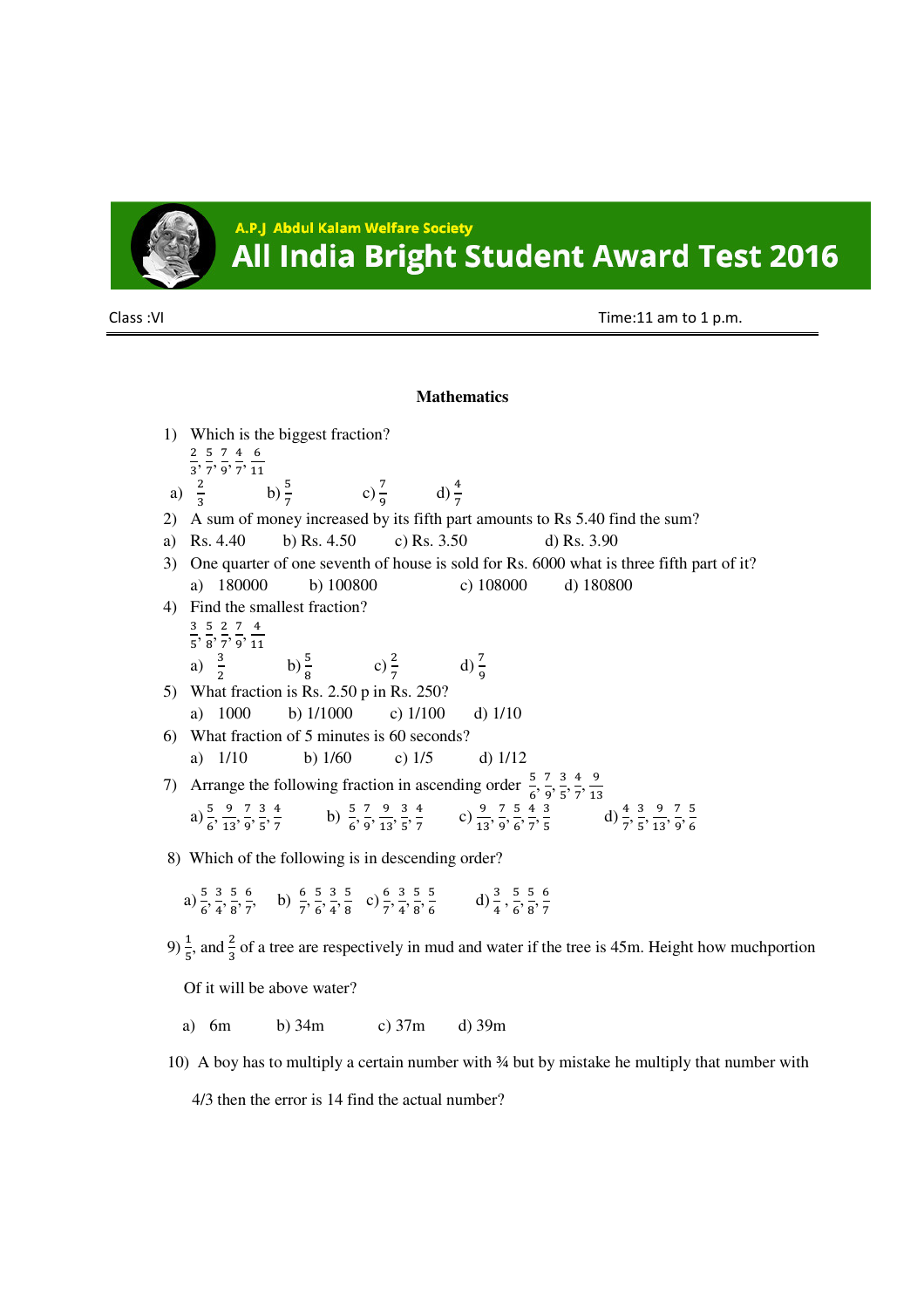a) 25 b) 23 c) 24 d) 22 11)  $0.5 \times 0.05 \times 0.005 \times 50 = ?$  a) 0.625 b) 0.62500 c) 0.00625 d) 62500 12) The number whose square is equal to the difference of the square of 75.15 and 60.12 is? a) 45.09 b) 46.09 c) 47.09 d) 48.09 13)  $(225)^{2.5} \div (225)^{7} = 225$ a)  $0.5$  b)1 c) 2 d)None of these 14) If  $1.125 \times 10^k = 0.001125$ , then K =? a)  $-4$  b)  $-3$  c)  $-2$  d)  $-1$  $15)$  3.75 + 2.832 - 1.001 + 1.803 =? a)4.009 b)5.01 c)7.384 d) 8.385

 16) Shruti bought some apples, she sold 1/3 of the apples at Rs. 2 each. She sold half of the remaining at Rs. 3 and the remaining at Rs. 2.50. If she got Rs. 145 find the total no. of apples she had?

a) 78 b) 58 c) 48 d) 68

 17) 'A' sold an article to 'B' at a gain of 20% and 'B' it to 'C' at half of his price. 'C' sold it to 'D' at 10% gain. If 'D' paid Rs.660, find the C.P of 'A'?

a) Rs. 750 b) Rs. 1250 c) Rs.1000 d) Rs.1150

 18) A sells an article to 'B' at a profit of 10% of its purchase price , B sells it back to A at a loss of 10%, what is the net result of for A?

a) No profit, No loss b)  $1\%$  loss c)  $1\%$  gain d) None of these

19) If the C.P. of 12 tables is equal to S.P. of 16 tables, what is loss percentage?

a)  $20\%$  b)  $25\%$  c)  $10\%$  d)  $30\%$ 

 20) A man bought a no. of apples at 3 for a rupee and an equal numbers at 2 for a rupee. At what price per dozen, should he sell them to make a profit of 20%?

a) Rs. 8 b) Rs.10 c) Rs. 5.76 d) Rs.12

 21) A person bought 20 kg of wheat at 7.75 per kg and 20 kg of wheat Rs. 7.00 per kg. He mixed these two and sold at Rs. 7.50 per kg. What is his gain or loss in the transaction?

a) Gain Rs. 12 b) Loss Rs. 12 c) Gain Rs. 10 d) None of these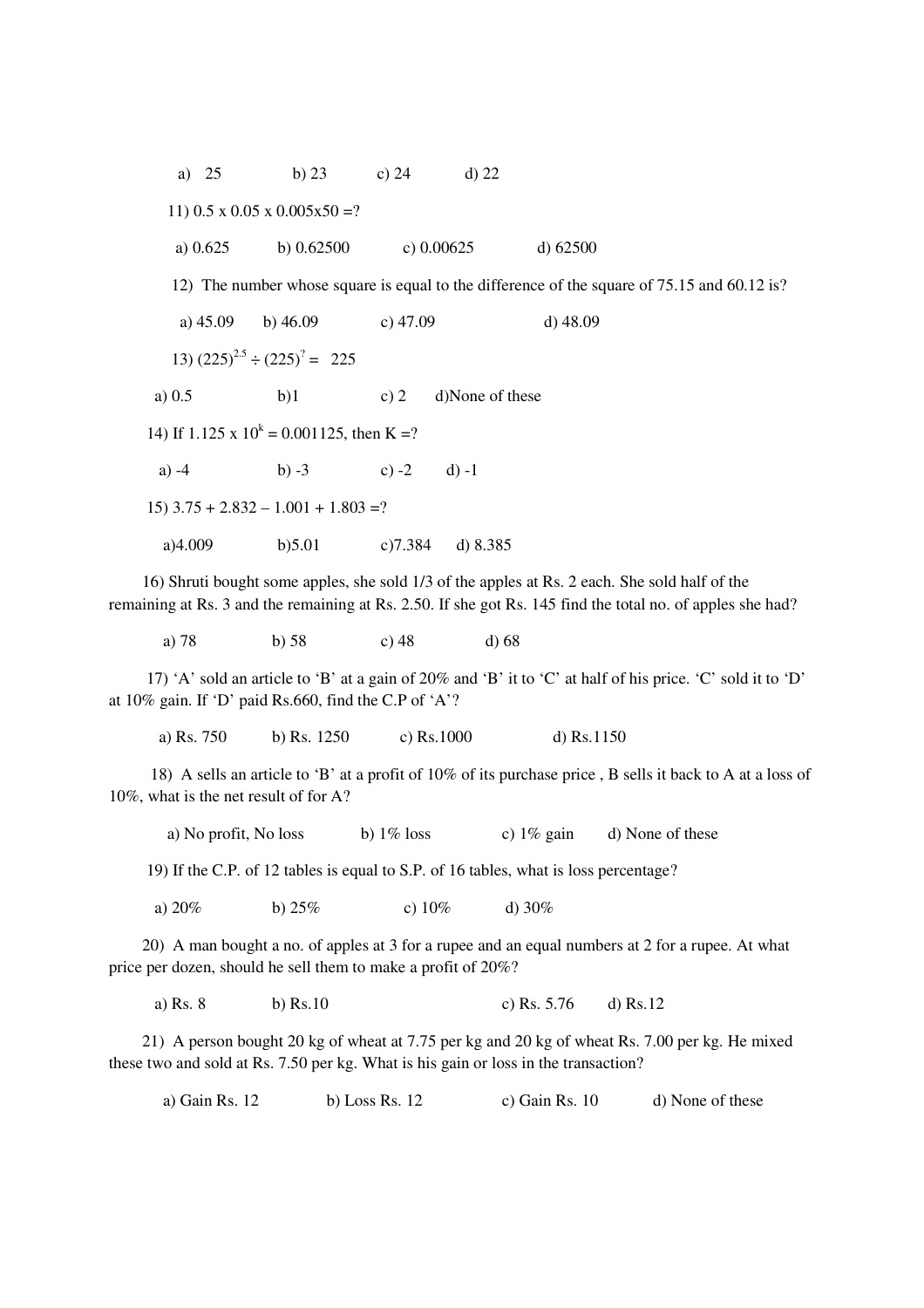22) 'A', 'B' and 'C'start a business 'A' invests 3 times as much as 'B' invest and 'B' invest 2/3 of what 'C' invest . If the total profit is Rs. 1,320, find the share of A?

a) Rs. 670 b) Rs. 630 C) Rs. 880 d) Rs. 720

 23) A company owners sells his goods to distributors at a profit of 18 %. The distributors sells the same to retailer at a profit of 20%. The retailer sells them to a customer for Rs. 2124 there by earning a profit of 25% . Find the C.P. of company owner?

a) Rs. 1250 b) Rs. 1280 c) Rs. 1200 d) Rs. 1350

 24) A table clock is sold at a profit of 10%. Had it been sold for Rs. 40 less, there would have been a loss of 10%, what was the C.P?

a) 200 b) Rs. 250 c) Rs. 275 d) Rs. 300

 25) On an article of list price of Rs. 200 there is a discount of 20%. On purchase of two such articles 5% additional discounts is offered on selling price in rupees. Customer gets an article if the purchases two articles?

a)150.75 b) Rs. 167.20 c) Rs. 187.50 d) None of these

 26) A person sold his watch for Rs. 144. If the percentage of his profit was equal to the C.P., find the C.P of watch?

a) Rs. 60 b) Rs. 70 c) Rs. 80 d) Rs. 75

27) A man buys an article for Rs. 80 and marks it at Rs. 120, and then he allows a discount of 40%. What is the loss%?

a)  $10\%$  loss b)  $15\%$  loss c) There is gain d)  $16\%$  loss

 28) A discount dealer professes to sell his goods at C.P. but he uses a false weight of 9500 gr. For a K.G., the gain percent of the dealer is

a)  $15\%$  b)  $10\%$  c)  $12\%$  d) None

 29) The market price of a music system is Rs. 13560. If a buyer gets two successive discounts of 15% and 10% respectively, then at what price does he buy?

a) Rs. 10272.40 b) Rs. 10373.40 c) Rs. 10377.43 d) Rs. 10374

 30) A and B buy two washing machines at same price . After two months A sells it at 5% profit and 'B' at a loss of 8%. Selling price of A is what % of the selling price of B?

a)  $114.13\%$  b)  $141.31\%$  c)  $104.40\%$  d)  $115.31\%$ 

31)Arun bought 150 dictionaries at the rate of Rs.250 per head. He spent Rs.2500 on transportation and packing. He put marked price as Rs. 320 per book and gives a discount of 5% on the marked price to customer. How much percentage profit was gained by him?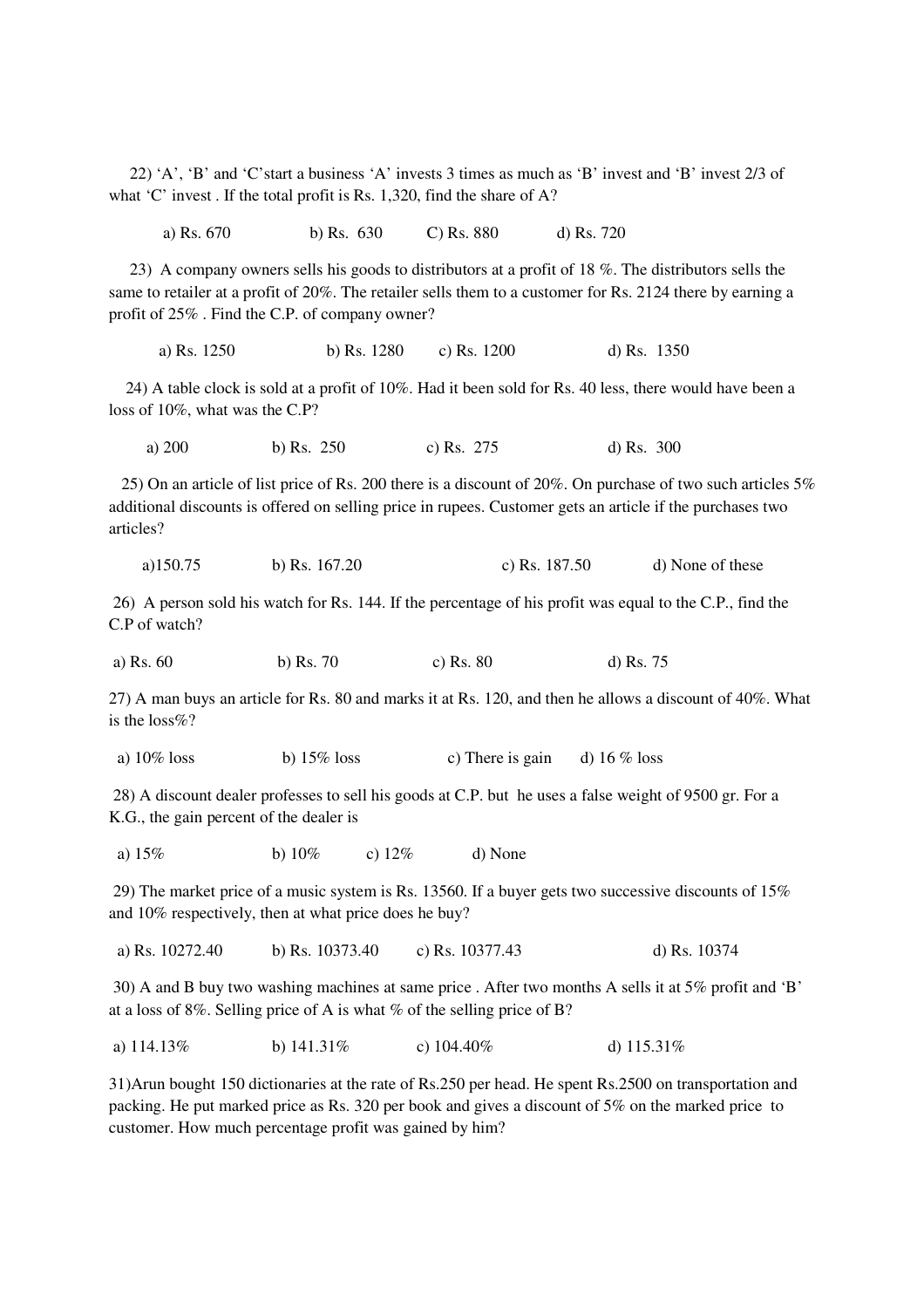| a) $12%$                                                                                                                                                            | b) $13\%$     | c)14%       | d) $15%$                                                                                                  |  |  |  |
|---------------------------------------------------------------------------------------------------------------------------------------------------------------------|---------------|-------------|-----------------------------------------------------------------------------------------------------------|--|--|--|
| 32)A discount dealer sells goods at a 5% less than the cost price but uses weight which is 10% less than<br>the original weight. What is profit of discount dealer? |               |             |                                                                                                           |  |  |  |
| a) $5.15%$                                                                                                                                                          | b)5.25%       | c) $5.55%$  | d) $5.75%$                                                                                                |  |  |  |
| percentage profit?                                                                                                                                                  |               |             | 33)Kalpana sold one bangle set Rs.714.If it is sold at 5% loss the selling price reduced by Rs.68.What is |  |  |  |
| a) $10\%$                                                                                                                                                           | b)5%          | c) $15%$    | d) $7.5%$                                                                                                 |  |  |  |
| 34) A Shop keeper marks tag price 20% above the cost price. If he allows Rs.31.20 discount on a bill of<br>Rs. 312. Find the profit percent on the article?         |               |             |                                                                                                           |  |  |  |
| a) $7%$                                                                                                                                                             | b)8%          | c)8.5%      | d) $7.8%$                                                                                                 |  |  |  |
| 35)Radhika a increased price of a saree 12% higher than its original cost price. After that she allows a<br>discount of 10%, what is profit / loss percentage?      |               |             |                                                                                                           |  |  |  |
| a) $0.8\%$<br>profit                                                                                                                                                | b) 8% profit  | $c)8\%Loss$ | $d$ ) $0.8\%$ loss                                                                                        |  |  |  |
| 36) The selling price of an article is Rs.400 more when sold on 7% profit instead of 13%loss. Find the<br>C.P of that article?                                      |               |             |                                                                                                           |  |  |  |
| a)Rs.2100                                                                                                                                                           | b)Rs.2000     | c)Rs.2500   | d)Rs.1800                                                                                                 |  |  |  |
| 37) Sandhya bought a calculator at 30% discount on the labeled price and solid it at 20% profit on the<br>labeled price, what was profit percentage approximately?  |               |             |                                                                                                           |  |  |  |
| a) $75%$                                                                                                                                                            | b)70%         | c)68%       | d) $65%$                                                                                                  |  |  |  |
| 38. By selling an article for Rs.570, my loss is 5%. At what price must I sell it to gain 5%?                                                                       |               |             |                                                                                                           |  |  |  |
| a)Rs.650                                                                                                                                                            | $b)$ Rs $620$ | c)Rs.670    | d)none                                                                                                    |  |  |  |
| 39) (?)-(1936248)=(1635773)                                                                                                                                         |               |             |                                                                                                           |  |  |  |
| a) 3572021                                                                                                                                                          | b) 3561231    | c) $356212$ | d)3536021                                                                                                 |  |  |  |
| $40)35999-17102-8799 = (?)$                                                                                                                                         |               |             |                                                                                                           |  |  |  |
| a)27696                                                                                                                                                             | b)10098       | c)20318     | d)none                                                                                                    |  |  |  |
| 41)12846×593+12846×407=(?)                                                                                                                                          |               |             |                                                                                                           |  |  |  |
| a)24064000                                                                                                                                                          | b)12846000    | c)24038606  | d)14203706                                                                                                |  |  |  |
| $(42)987 \times 999 = ($ ?                                                                                                                                          |               |             |                                                                                                           |  |  |  |
| a) 897013                                                                                                                                                           | b) 988013     | c) 986013   | d) 967013                                                                                                 |  |  |  |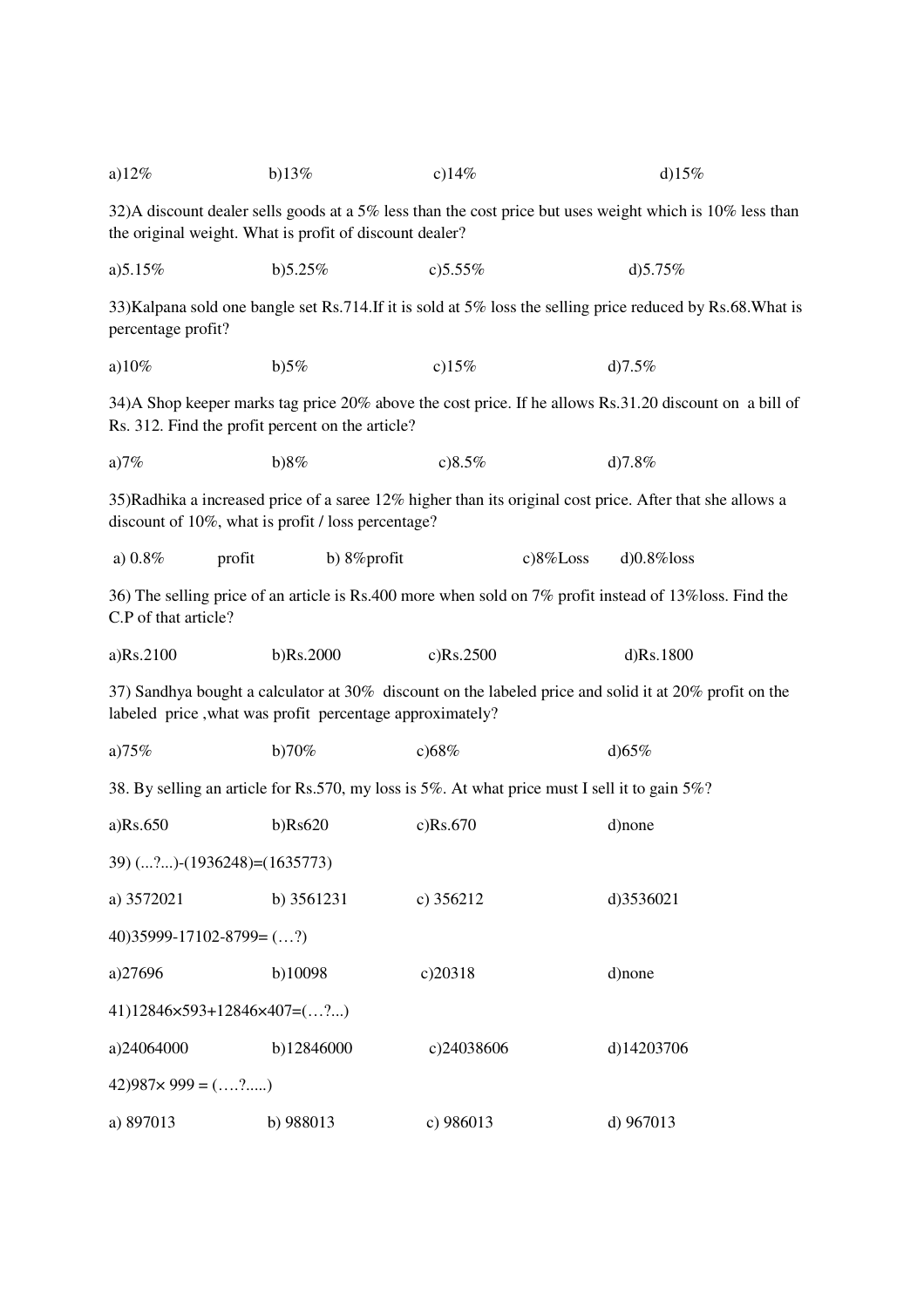| 43) $469157 \times 9999 = (?)$                                          |            |                                       |            |              |  |  |  |
|-------------------------------------------------------------------------|------------|---------------------------------------|------------|--------------|--|--|--|
| a) 4586970843 b) 4686970743 c) 4691100843                               |            |                                       |            | d) 584649125 |  |  |  |
| $44)935421\times625=(\ldots ?\ldots)$                                   |            |                                       |            |              |  |  |  |
| a)575648125 b)584638125 c)585628125                                     |            |                                       |            | d) 584649125 |  |  |  |
| 45) $(387 \times 387 + 114 \times 114 + 2 \times 387 \times 114) = (2)$ |            |                                       |            |              |  |  |  |
| a) 250001                                                               |            | b) $251001$ c) $260110$ d) $261001$   |            |              |  |  |  |
| 46) 1014 x 986 = $(2)$                                                  |            |                                       |            |              |  |  |  |
| a) 998904                                                               |            | b) 999804 c) 998814 d) 998804         |            |              |  |  |  |
| 47) 1299 x 1299 = $(?)$                                                 |            |                                       |            |              |  |  |  |
| a) 1585301                                                              |            | b) $168701$ c) $1685401$ d) $1687401$ |            |              |  |  |  |
| 48) $106 \times 106 + 94 \times 94 = (2)$                               |            |                                       |            |              |  |  |  |
| a) 21032                                                                | b) $20032$ | c) $23032$                            | d) $20072$ |              |  |  |  |
| 49) $5358 \times 51 = ( \dots ? \dots )$                                |            |                                       |            |              |  |  |  |
| a) 273358                                                               | b) 273258  | c) $273348$ d) $273268$               |            |              |  |  |  |
| 50) 1307 x 1307 = $(?)$                                                 |            |                                       |            |              |  |  |  |
| a) 1601249                                                              | b) 1607249 | c) 1701249                            | d) 1708249 |              |  |  |  |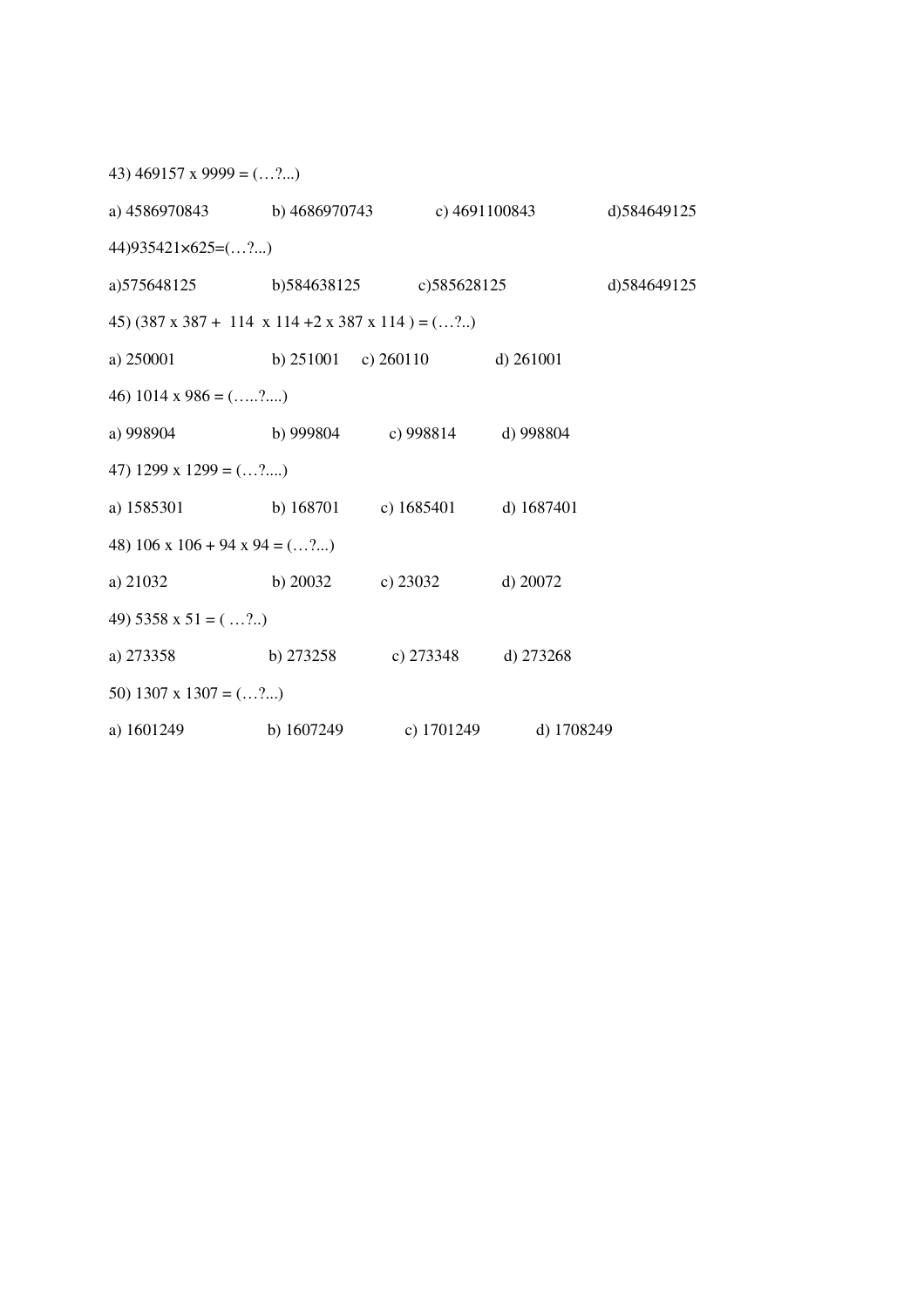## **Science**

51) Tiger is a \_\_\_\_\_\_\_\_\_\_\_ because it eats only meat. a) Herbivore b) Omnivores c) nivores d) None of these 52) Deer eats only plant products and so is called \_\_\_\_\_\_\_\_? a) Carnivore b) Omnivores c) Herbivore d) Sugarcane 53) The process of making yarn from fibers is called \_\_\_\_\_\_\_\_? a) Yarns b) weaving c) spinning d) None of these 54) The process of arranging two sets of yarns together to make a fabric is called…..? a) Yarns b) weaving c) spinning d) None of these 55) Weaving of fabric is done on  $\frac{1}{2}$ ? a) Knitting b) Fabric c) Yarn d) None of these 56) Materials of book is \_\_\_\_\_\_\_? a) Glass b) wood c) Plastics d) None of these 57) Plastics is used in\_\_\_\_\_\_\_\_? a) Book b) Tumbler c) Fabric d) Toy 58) The process of conversion of water into its vapour is called  $\gamma$ ? a) Eveporation b) Eveporation c) Eaporation d) Evaporation 59) The process of conversion of water vapour into its liquid form is called ………? a) Condentsation b) Condensation c) Condesation d) Condenzation 60) A solution is said to be …………. if it cannot dissolve more of the substance in it. a) Saturation b) Satureted c) Saturated d) Sedimentation 61) Salt is obtained from seawater by the process of \_\_\_\_\_\_\_\_ ? a) Evaparation b) Evaporation c) Saturated d) Saturation 62) Objects like the sun that give out or emit light of their own are called…….. objects a) Luminous b) Lumiouns c) Transparent d) Opaque 63) A shadow is obtained only on a……….? a) Scream b) Screen c) Screan d) Shadow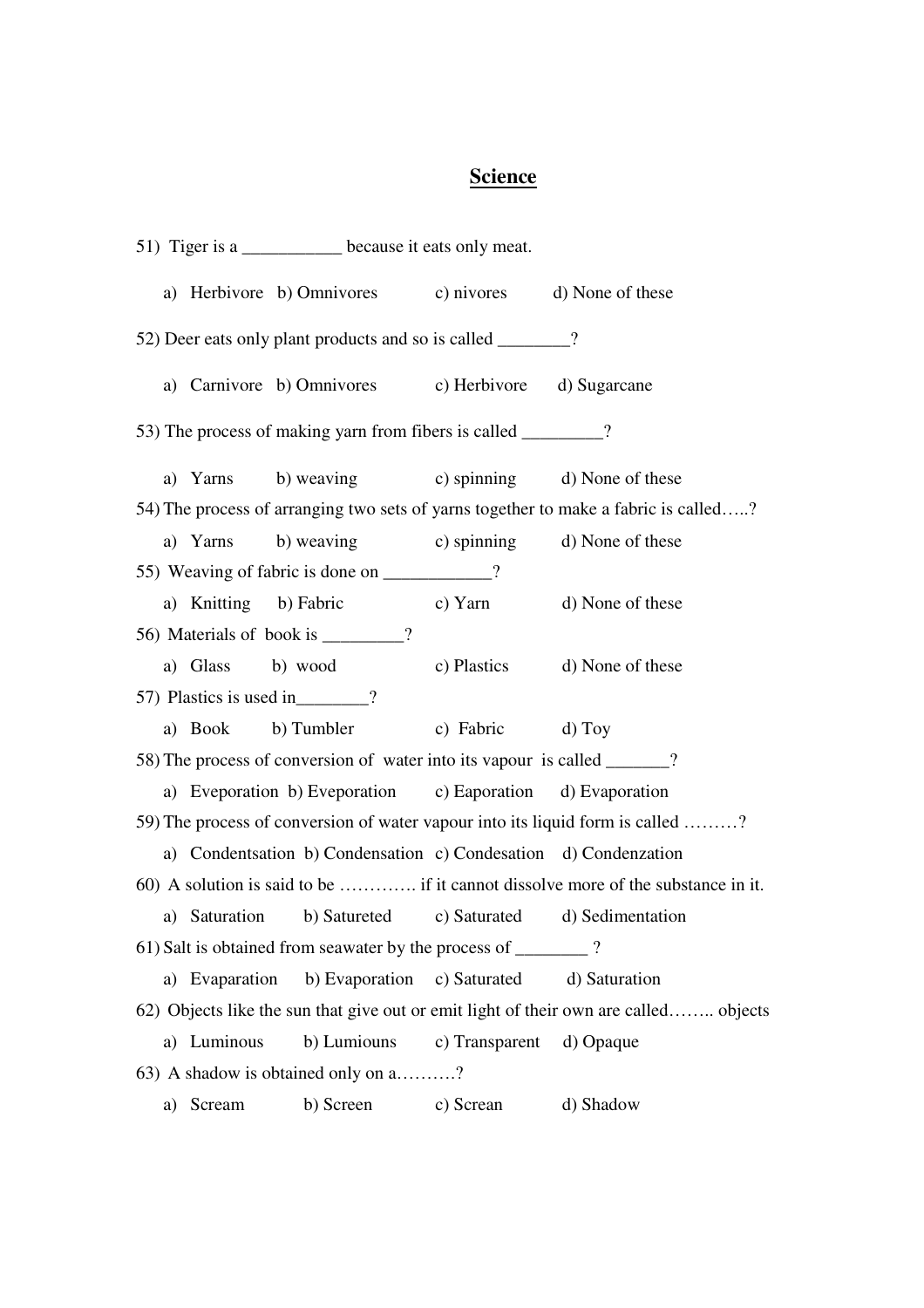64) Never ever look directly at the ………? a) Moon b) Light c) Fire d) None of these 65) Burning can occur only in the presence of ……………………? a) Nitrogen b) Hydrogen c) Carbon dioxide d) None of these 66) The organisms that live in soil also need ………. to respire. a) Nitrogen b) Oxygen c) Hydrogen d) Carbon dioxide 67) Windmills are also used to generate ……………? a) Light b) Heat c) Electricity d) Energy 68) Collecting rainwater in this way is called ………….? a) Rooftop rainwater harvesting c) railwater harvesting b) Rainwater harvesting d) Rainwater harvearting 69) The circulation of water between ocean and land is known as the ……..? a) Water Cycle b) waste water c) flood water d) none of these 70) …… is another kind of force which can pull or push objects. a) Magnetic Force b) Frictional Force c) Gravitational Force d) None of these 71) The Magnetic force is a ……… a) Contact Force b) Force at distance c) consequential force d) None 72) \_\_\_\_\_\_\_\_\_\_ conducts water to the leaves. a) Stem b) Soil c) roots d) all of the above 73) If a plant has leaves with parallel venation, what kind of the roots will it have ? a) Tap root b) fibrous root c) artificial roots d) none of these 74) Leaves give out water vapours through the process of ……….. a) Transpiration b) Filtration c) evaporation d) None of these 75) The design made by veins in a leaf is called ……….? a) Veins design b) leaf design c) leaf venation d) none these 76) The contraction of the ………….. pulls the bones during movement. a) Muscles b) blood c) joints d) None 77) Soil, water and air are \_\_\_\_\_\_\_\_\_\_ factors of habitat. a) Biotic b) Natural c) Abiotic d) Al the above 78) \_\_\_\_\_\_\_\_\_\_ is not a magnetic material a) Plastic b) Paper c) Iron d) a & b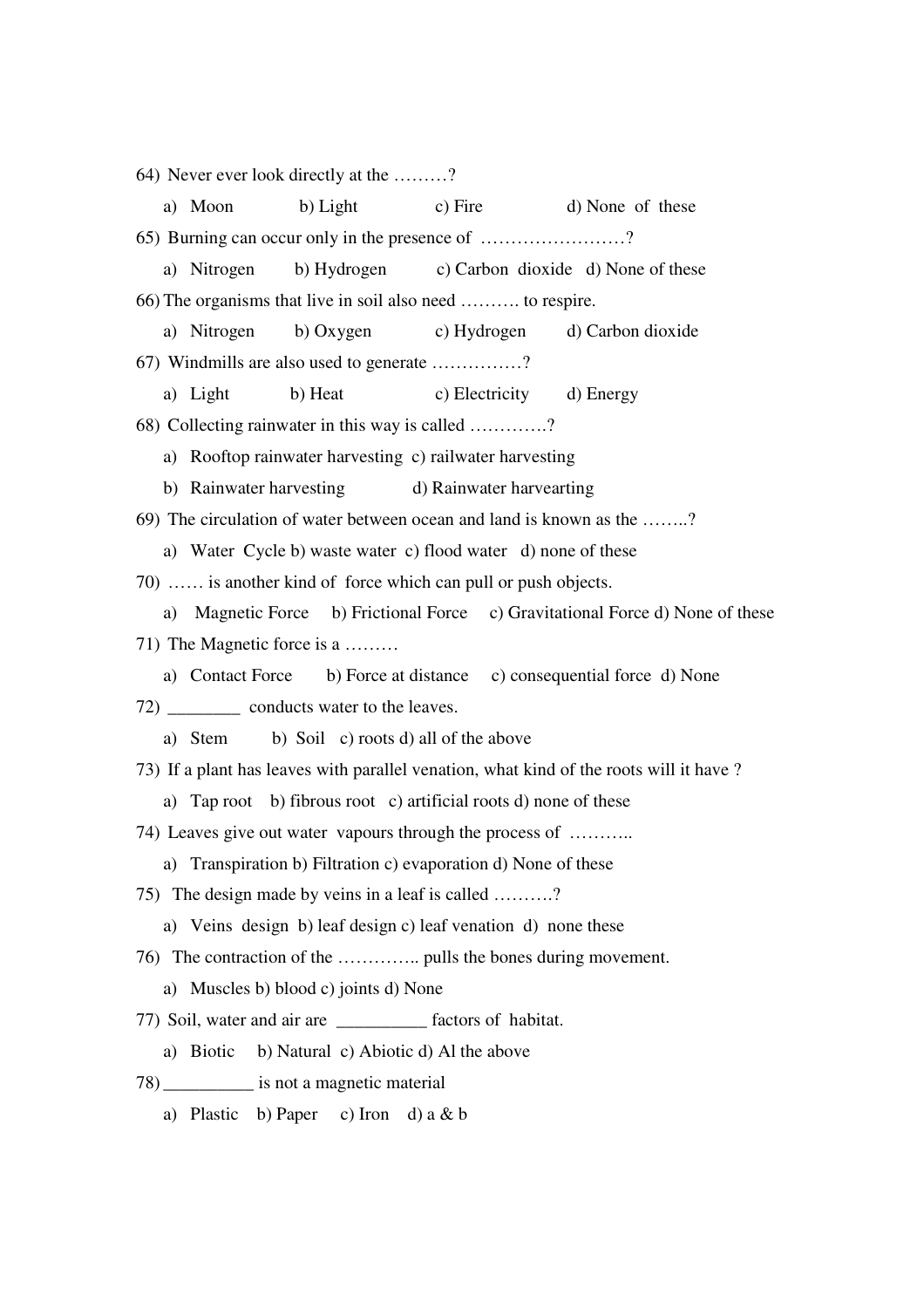79) Artificial magnet were discovered in ……………..? a) Greece b) India c) Germany d) U.K 80) \_\_\_\_\_\_\_\_\_\_\_ Object do not allow light to pass through them a) Hard Object b) Opaque c) luminous object d) translucent 81) The force of always attracts objects towards the earth a) Gravity b) Magnetic Force c) Friction Force d) None of these 82) The S.I. unit of force is: a) Newton b) Kilogram Force c) Gram Force d) consequential force 83) The deep grooves in the type of a tractor …………? a) Decrease frication b) Increase frication c) make it stable d) none of these 84) They are  $\mu$  kinds of forces. a) 4 b) 5 c) 6 d) 7 85) SI unit of time is : a) Hour, b) Solar day, c) minute, d) None of these 86) The appropriate unit for measuring thickness of a coin is ………….? a) Centimtre, b) kilometer, c) millimeter, d) micrometer, 87) Vitamin A deficiency causes ……………? a) Anaemia b) Night blindness c) beriberi d) none of these 88) Calcium deficiency causes………………..? a) Bone and tooth decay b) rickets c) goiter d) None 89) The Nutrients which give energy to our body is ……………..? a) Protein b) Iron c) Carbohydrate d) Calcium 90) The Nutrients that are needed for the growth and maintenance of our body. a) Fats b) Carbohydrates c) Calcium d) Proteins 91) Deficiency of causes a disease know as Beriberi a) Vitamin B1 b) Vitamin B c) Vitamin A d) Vitamin B2 92) From which part of the plant cotton is obtain a) Seed b) Flower c) Steam d) leaf 93) Form which part of plant jute is obtain ……..? a) Flower b) Stem c) Leaf d) Roots 94) The process of removing seed from cotton is called……..